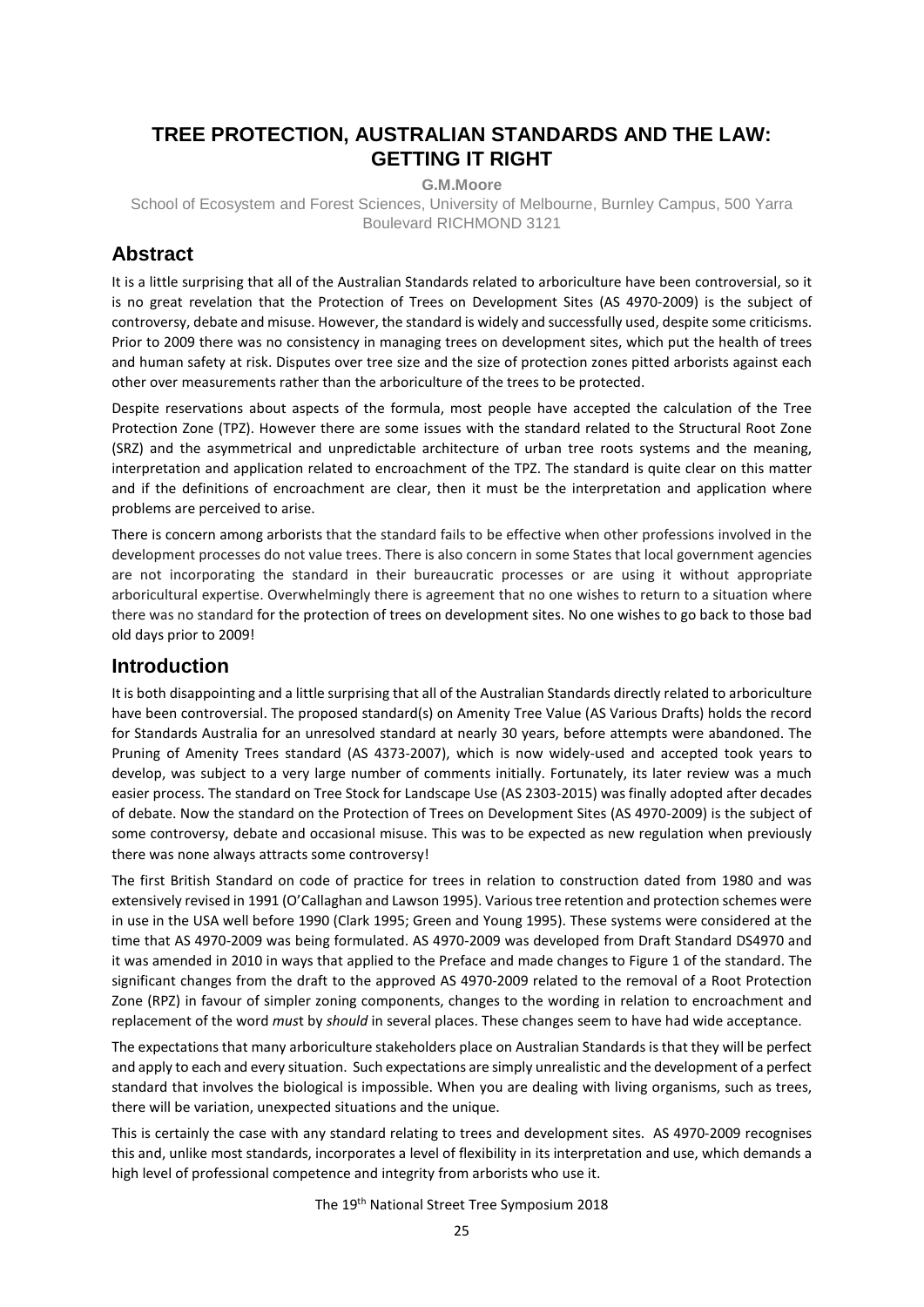This is really where the controversy, if any, related to the standard arises.

The standard is to be used by well-qualified arborists (at least Australian Qualifications Framework (AQF) Level 5 or equivalent) who interpret and use the standard based on data that have been collected on-site to inform and justify decisions in relation to protecting the tree. In taking this approach, which was developed with the best interests of the tree in mind, the standard may be open to misuse by the incompetent and unscrupulous. Such misuse and deliberate misinterpretation will probably only be resolved finally through the Australian legal system – probably after things have gone badly wrong!

The flexibility that the standard allows recognises the uniqueness of the individual amenity tree in its specific location. However, the standard requires the consulting arborist to assess the tree in its situation and gather sufficient data about the tree's root system, canopy and general condition to make informed decisions that will protect the tree on the particular development site. In this sense, AS 4970-2009 gives the arborist license to make decisions that take into account the particulars of the development process, but only to the extent that they do not compromise the protection of the tree.

### **The Standard**

As the Standards Australia website notes about standards in general:

Standards are voluntary documents that set out specifications, procedures and guidelines that aim to ensure products, services, and systems are safe, consistent, and reliable. They cover a variety of subjects....and to ensure they keep pace with new technologies, standards are regularly reviewed by Standards Australia technical committees. On their own, standards are voluntary. There is no requirement for the public to comply with standards. However, State and Commonwealth governments often refer to Australian Standards®(AS) or joint Australian/New Zealand Standards (AS/NZS) in their legislation. When this happens, these standards can become mandatory. In addition, Australian Standards® are sometimes incorporated into legal documents, and considered as a 'benchmark of acceptability'.

On their own standards are neither law nor legally binding and AS 4970-2009 is no exception. However, consider the situation with trees on development sites prior to 2009 when there was no consistency or reliability in the approach, which put the health of trees and human safety at risk. How often did disputes about the size of tree protection zones end up before courts and tribunals, such as the Victorian Civil and Administrative Tribunal (VCAT) and its equivalents in other States, because different methods (Table 1) of calculating the Tree Protection Zone (TPZ) were in use? Often in such cases the method of calculation accepted by the adjudicating officers depended on which expert was the better qualified or which lawyer ran the better argument, but invariably the method chosen was that which gave the smallest TPZ. Certainly, no one wishes to go back to these bad old days!

|                          | Method of TPZ Calculation                                                 |      |
|--------------------------|---------------------------------------------------------------------------|------|
| Height (m)               |                                                                           | 12.0 |
| Canopy spread radius (m) |                                                                           | 7.0  |
| Trunk DBH (m)            |                                                                           | 0.5  |
| TPZ radius (m)           | Protection of Trees on Development Sites (AS 4970-2009) (12<br>times DBH) |      |
|                          | 2/3 Tree height method                                                    | 8.0  |
|                          | British Standard (10 times DBH)                                           |      |
|                          | Dripline method or Dripline plus 1.0m                                     |      |
|                          | ISA (Matheny and Clark, 1988) good                                        | 4.5  |
|                          | moderate                                                                  | 6.0  |
|                          | poor                                                                      | 7.5  |

| Table 1. Tree Protection Zone calculations for a mature <i>Corymbia maculata</i> specimen prior to 2009 and after |
|-------------------------------------------------------------------------------------------------------------------|
| the adoption of Protection of Trees on Development Sites (AS 4970-2009).                                          |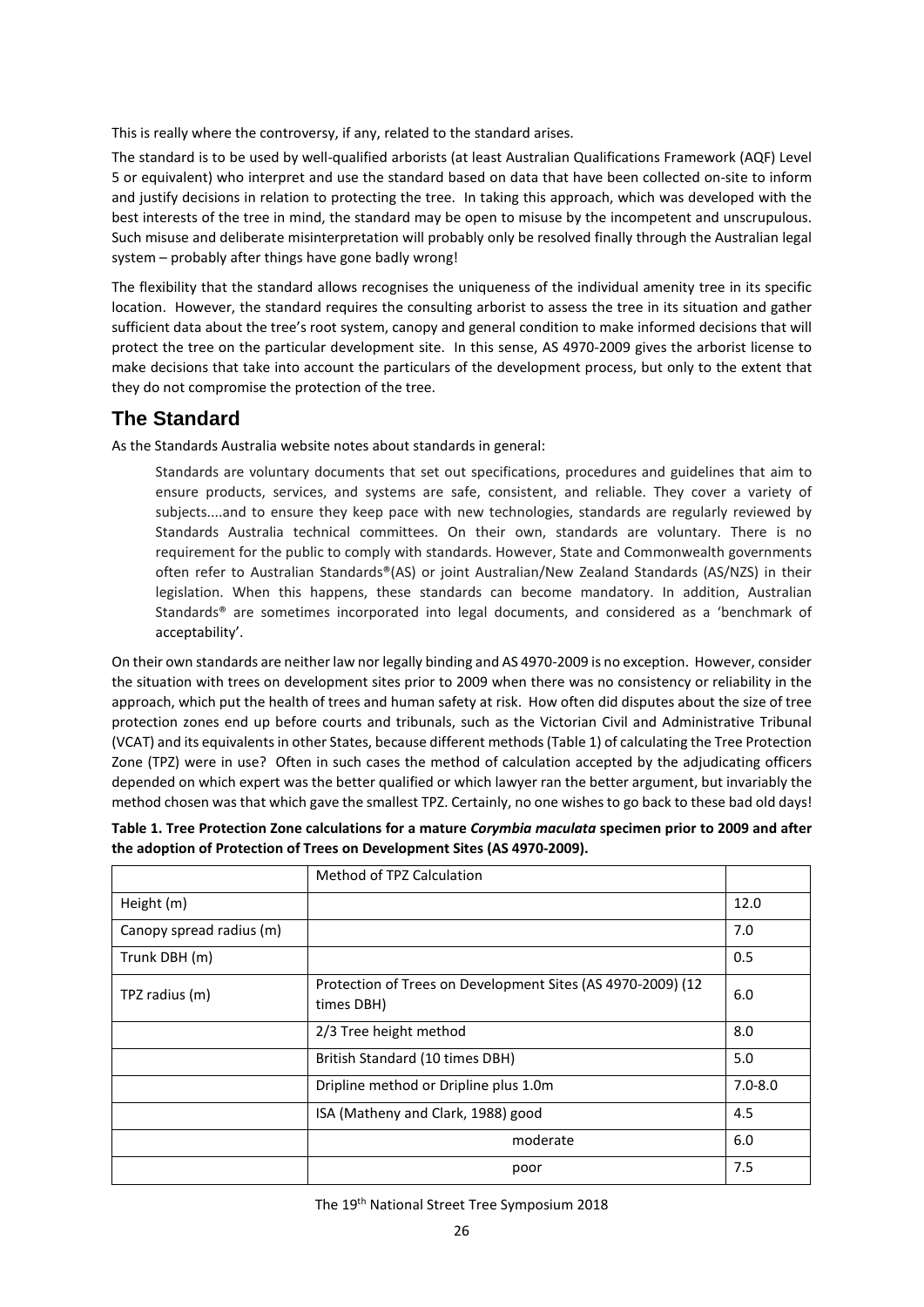It is often forgotten by those working in arboriculture that the standard is not designed exclusively for their use, but for the protection of trees by all of the professions involved in the development process (Text Box 1). However, the role, of arborists and the collection of arboricultural data on site are central to the proper and effective application of the standard, described and summarized in AS 4970-2009 Table 1. This is made clear in both the Preface and Section 1.2 Application of the standard (Standards Australia, 2010). In Section 1.1 Scope, the standard states that it does not apply to the establishment of new trees; some of the implications of which will be discussed later in this paper.

Protection of Trees on Development Sites (AS 4970-2009) has a wide and useful definition of what constitutes a development site (Text Box 2). Such a definition is a little unusual for standards in general, but has the benefit of widening the situations to which the standard can be applied. Indeed it is difficult to think of a situation involving potential damage to a tree that cannot be included under one of the clauses of the definition provided. Such a wide definition can become a major asset for competent arborists in protecting trees in a diverse range of situations, including temporary use of sites for occasional or one-off events that require approval.

One of the most obvious and widely appreciated benefits of the standard is that trees are assessed **Text Box 1 Preface to the standard, part of which is repeated in 1.2 Application** (Standards Australia, 2010)

This Standard provides guidance for arborists, architects, builders, engineers, land managers, landscape architects and contractors, planners, building surveyors, those concerned with the care and protection of trees, and all others interested in integration between trees and construction.

This document describes the best practices for the planning and protection of trees on development sites. The procedures described are based on plant biology and current best practices as covered in recently published literature.

**Text Box 2 Definition of "development"** (Standards Australia, 2010)

Development includes the following:

(a) The use of land (e.g. festival events, use of park areas and other events) that requires approval.

- (b) The subdivision of land.
- (c) The erection of a building.
- (d) The carrying out of a work.
- (e) The demolition of a building or works.
- (f) Road works.
- (g) The installation of utilities and services.

(h) Any other act, matter or thing as defined by the relevant legislation.

consistently in the same way by arborists and other stakeholders. Size is measured as diameter at breast height (DBH) at 1.4m from the ground. This simple measure removed a major cause of dispute over tree size and the size of the various protection zones so that they were no longer a bone of contention between arborists or in courts and tribunals. Today, it is sometimes forgotten how time-consuming, costly and petty these disputes could become, pitting arborists against each other over measurements rather than the arboriculture of the specimens to be protected.

#### **Protection Zones**

In relation to the various protection zones, the calculations are clear and simple and so generally free from interpretational disputes. However, it was well-understood at the time of drafting the standard that not all tree root systems would conform to these general formulae. Every arborist has confronted situations where tree roots were not found where they were expected or within the area proscribed by the formulae of the standard, but were found were they were not predicted. Such biological variation was expected and anticipated by those drafting the standard; hence the need for arboricultural expertise and the gathering of data to support the application of the standard in real world situations.

The TPZ, which incorporates the Structural Root Zone (SRZ), is the principal means of protecting trees on development sites and so is at the core of the application of the standard (Text Box 3). So it is not surprising that criticisms of AS 4970-2009 tend to focus upon aspects of the standard related to the TPZ and SRZ. However, despite some minor reservations about the arbitrary nature of some aspects of the formula, there is a general acceptance of the formula for calculating the TPZ.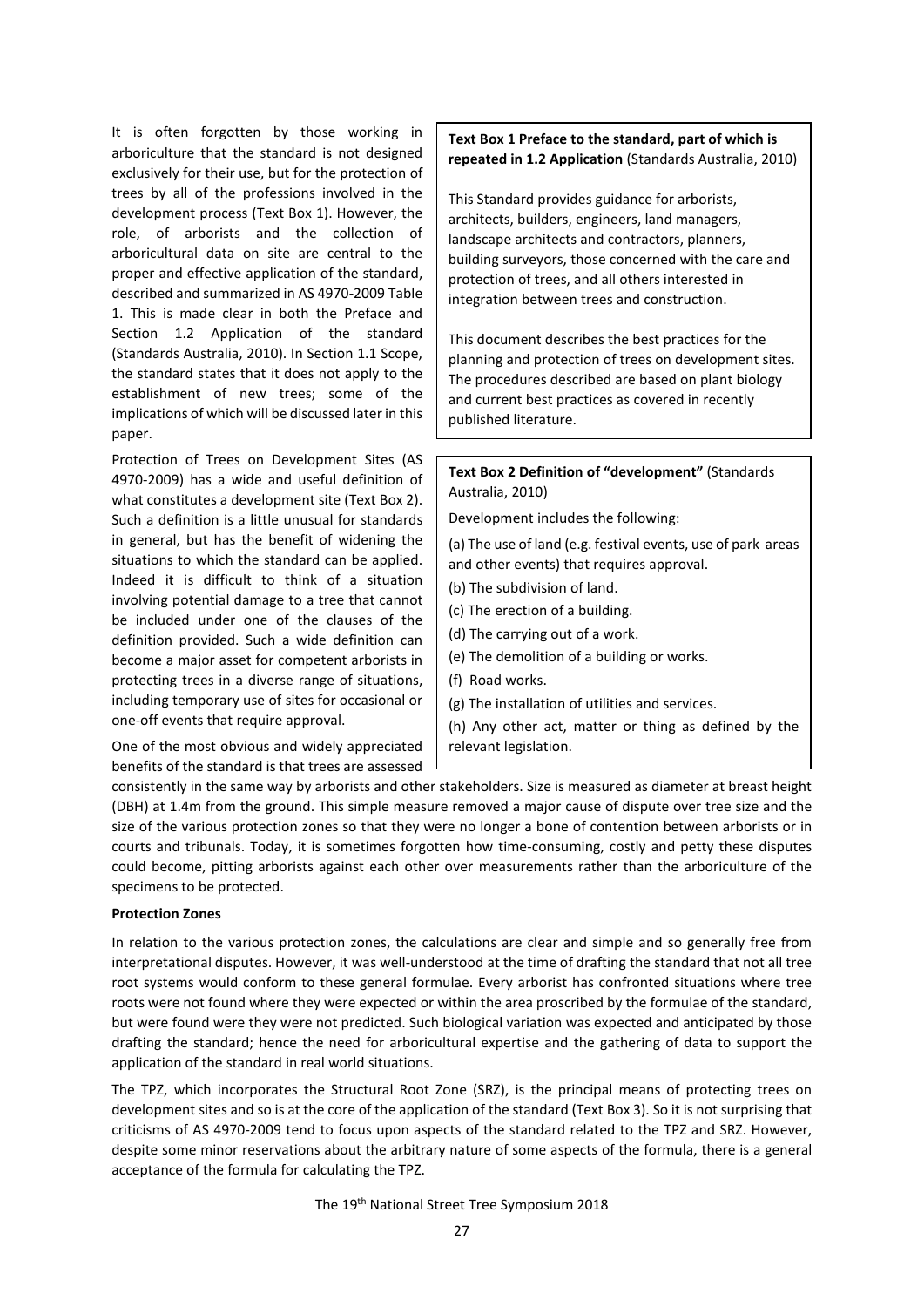There was initial contention about the formula for the TPZ. Should it be height or diameter based? Both had been used in Australia and overseas (Green and Young 1995) and if stem based, what multiplier value should be used? What was the justification of a multiplier of twelve over other possible multipliers and should the same multiplier apply to trees of different ages and size. Indeed this latter aspect varied from the draft standard, DS 4970, circulated for comment and that which was finally approved. It was a simplification of the calculation that

has been widely supported. There also seems no rationale for the statement that the TPZ should not be less that 2m nor greater than 15m, but the clause does not seem to attract any significant criticism.

The structural root zone is a little more contentious. It is often forgotten that the SRZ needs to be calculated only when major encroachment of the TPZ is proposed. However, most arborists consider it wise to calculate it in all situations as a guide to decision making. The structural root zone is the critical area required for tree stability and does not consider tree health, which will generally require a much larger area (Text Box 4). The standard recognizes that many factors affect the actual size of the structural root zone, including tree age, height, crown area, soil type, soil moisture and site and species specific factors. The area of the SRZ determined using the trunk formula is considered indicative (a general guide indicating where structural roots are likely to be located). Thorough investigation including data collection would show the actual location of the roots and the edge of the root plate. It is curious that trunk diameter used for this calculation is not based on DBH as it would reduce the number of tree measurements required.

Crown Protection is a specified area above ground set aside for the protection of the canopy. The perimeter of crown protection will usually be located one metre outside the perimeter of any crown that is to be protected. A number or arborists commented that they had never used, or had cause to use, the crown protection so considered the SRZ to be the only essential protection. There are so few concerns expressed about crown protection that it will not be further addressed in this paper.

#### **Encroachment**

An area of contention with AS 4970-2009 centres around the meaning, interpretation and application related to encroachment. However, the standard is quite clear on this matter and gives clear guidance for the application of the terms. So if the definitions are clear, it must be the interpretation and application where the problems are perceived to arise. There is nothing magical about the 10% value

#### **Text Box 3 Definition and calculation of Tree protection Zone (TPZ).** (Standards Australia, 2010).

A specified area above and below ground at a given distance from the trunk set aside for the protection of a tree's roots and crown to provide for the viability and protection of the tree to be retained

The TPZ is the combination of the root area and crown area requiring protection.

TPZ = (12 x DBH) + any need for crown protection

The radius of the TPZ is calculated by  $TPZ = DBH x12$ ,

where DBH is measured 1.4m above ground level

The TPZ should not be less than 2m nor greater than 15m, except where crown protection dictates

### **Text Box 4 Definition and calculation of Structural Root Zone (SRZ).** (Standards Australia, 2010)

\_\_\_\_\_\_\_\_\_\_\_\_\_\_\_\_\_\_\_\_\_\_\_\_\_\_\_\_\_\_\_\_\_\_\_\_\_\_\_\_\_\_

The area around the base of a tree required for the tree's stability in the ground. The woody root growth and soil cohesion in this area are necessary to hold the tree upright, so the entire profile (depth) of the root zone is included in the structural root zone. The SRZ is nominally circular with the trunk at its centre and is expressed by its radius in metres. This zone considers a tree's structural stability only, not the root zone required for a tree's vigour and long-term viability, which will usually be a much larger area.

Determine SRZ radius from the trunk diameter (measured immediately above the root buttress) using the following formula or Figure 1 of the standard.

 $R_{STZ}$  = Radius of SRZ = (D × 50)<sup>0.42</sup> × 0.64,

Where:

D = trunk diameter (metres), measured above the root buttress

NOTE: The SRZ for trees with trunk diameters less than 0.15 metres will be 1.5 metres

The SRZ formula does not apply to pachycauls

This does not apply to trees with asymmetrical root systems

that constitutes the point of differentiation between major and minor encroachment. It is not really different from 9% or 11% in reality but it does provide a threshold at which data to inform decisions must be gathered.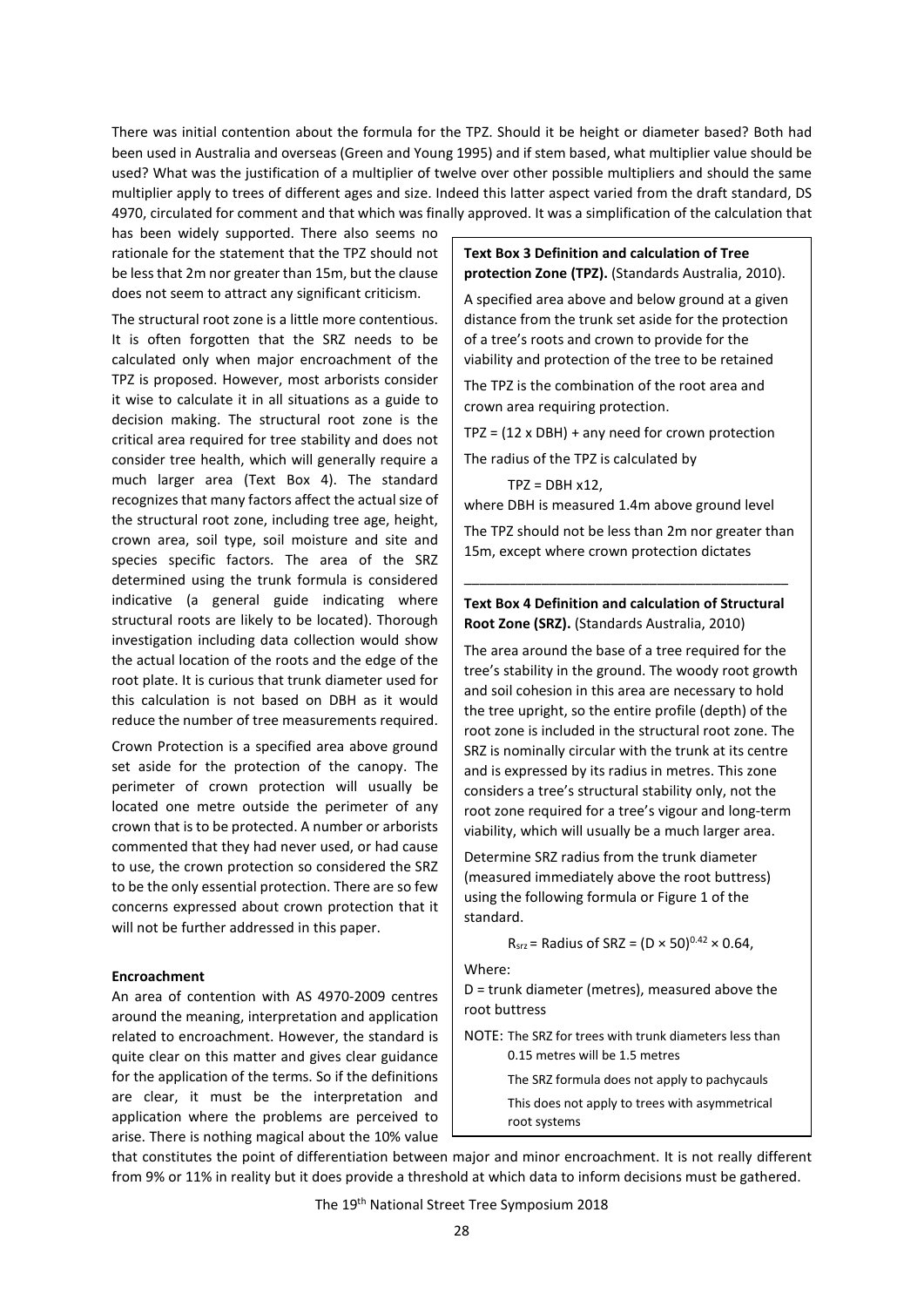Minor encroachment (work) or variation (up to 10% of the area) is well covered by the standard. If the proposed encroachment is less than 10% of the area of the TPZ, and is outside the SRZ, detailed root investigations should not be required. The area lost to this encroachment should be compensated for elsewhere and be contiguous with the TPZ. Variations must be made (approved) by the project arborist considering relevant factors, for which clause 3.3.4 provides an indicative list. The list should not, however, be considered either restrictive or prescriptive by the project arborist. While there are few criticisms of minor encroachment, it is worth noting that in the draft standard (DS 4970)…..*minor encroachment will generally not require detailed investigation such as root mapping*.

For major encroachment or variation (greater than 10% of the area or into the SRZ), if the proposed encroachment is greater than 10% of the TPZ area or inside the SRZ, the project arborist must demonstrate that the tree(s) would remain viable. The area lost to this encroachment should be compensated for elsewhere and be contiguous with the TPZ. This may require root investigation by non-destructive methods and consideration of relevant factors (the same as for minor encroachment). The wording was changed from the draft standard…..*the project arborist must demonstrate that the tree(s) would tolerate any resulting impacts. This will involve thorough root investigation by non-destructive methods and consideration of relevant factors listed. It must be demonstrated that any variations or encroachment into the Root Protection Zone (including SRZ) would not affect structural roots and would not adversely affect a tree's vigour, stability or long-term viability.* There is some angst about what constitutes an acceptable (or unacceptable) level of impact with suggestions that it would be worthwhile providing guidelines as to what constitutes acceptable and unacceptable encroachment (Table 2). These suggestions are very much based about managing risk when the SRZ is encroached.

| Encroachment of<br>TPZ (%) | Suggested Guideline (a)                                                                                                                                                                                                           | Suggested Guideline (b)                                                                                                                                                           |
|----------------------------|-----------------------------------------------------------------------------------------------------------------------------------------------------------------------------------------------------------------------------------|-----------------------------------------------------------------------------------------------------------------------------------------------------------------------------------|
| $\leq$ 10% in area         | proceed with caution and standard tree<br>protection measures                                                                                                                                                                     | and outside SRZ-tolerable with simple<br>explanation                                                                                                                              |
| >10% but ≤20%              | proceed with a high level of caution by<br>recommending design changes to reduce<br>the impact to 10% and/or by modifying<br>construction methods Ensure that any<br>construction has arborist supervision                        | encroachment and possibly some SRZ<br>encroachment (assessed on a case by<br>case basis)-tolerable with suitable and<br>defendable explanation (such as<br>detailed root mapping) |
| >20 but ≤30%               | only proceed after detailed root<br>investigation has verified the presence or<br>absence of roots in the vicinity of the<br>construction proposal. Significant tree<br>protection measures under project arborist<br>supervision | and/or SRZ encroachment-root<br>investigation and detailed<br>investigation/explanation                                                                                           |
| $>30\%$                    | do not proceed-you are encroaching too<br>close to the tree, unless alternate design<br>and construction techniques reduce impact                                                                                                 | and/or SRZ encroachment-root<br>investigation and detailed<br>investigation/explanation                                                                                           |

| Table 2. Examples of two suggested guidelines for deciding on what constitutes acceptable and unacceptable |
|------------------------------------------------------------------------------------------------------------|
| encroachment of the Tree Protection Zone.                                                                  |

# **Arborist appraisal of the Standard**

There is general and widespread stakeholder support for the standard. Engineers and planners have embraced the standard as it provides certainty and a framework for resolving disputes before courts and tribunals. The general public is also supportive of standards in general. Arborists' opinions on the standard vary enormously depending on the arborist, their work and qualifications and the State within which they operate. Some believe that the standard is the best thing that has happened in arboriculture in recent times, because it has standardized practice and virtually eliminated disputes over things such as measuring size and tree protection zones.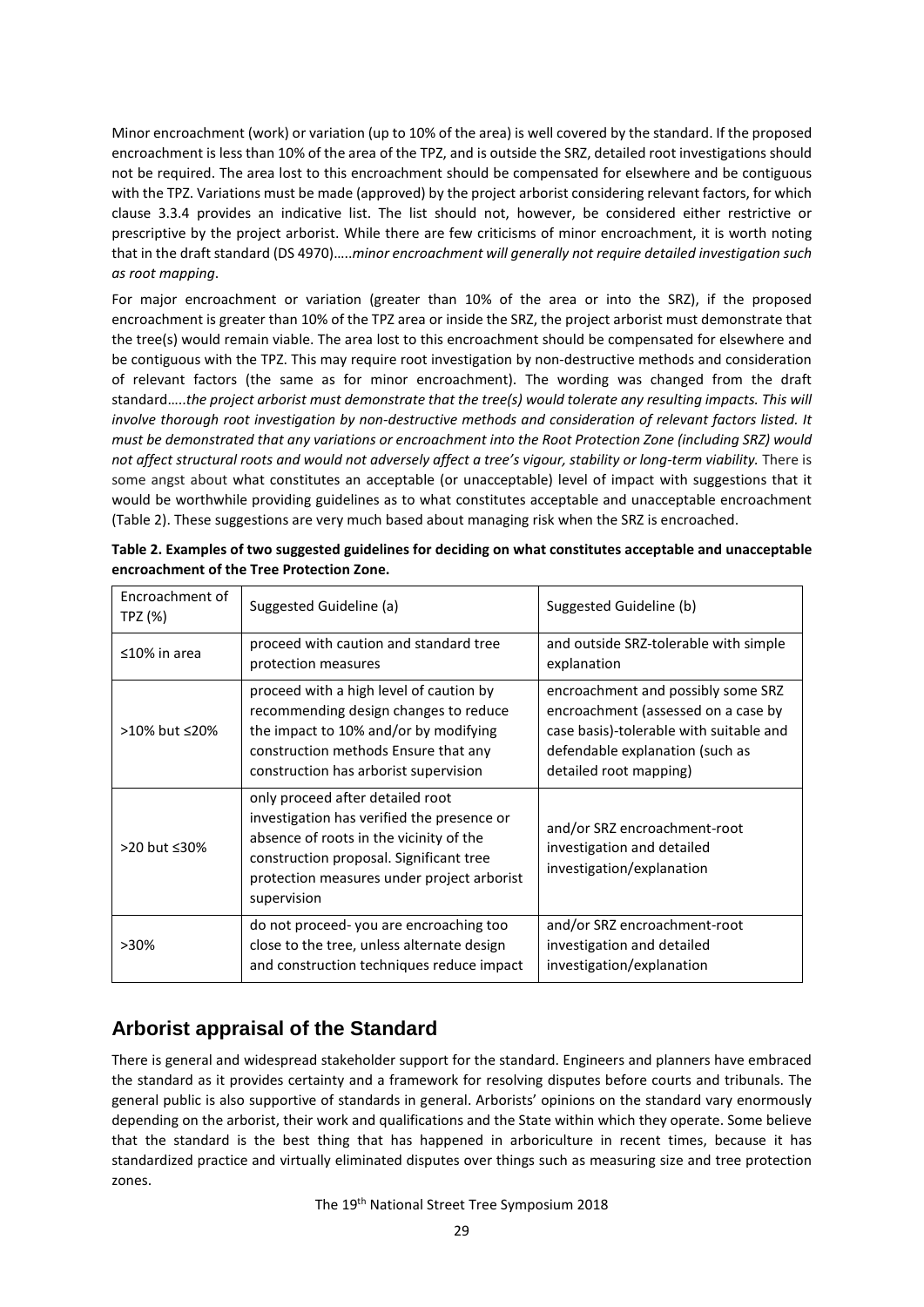It has changed focus from argument about measurement and qualifications to the protection of the tree. Others, while generally supportive of the standard as a whole have their particular criticisms and frustrations with some of the detail of AS 4970-2009. Criticisms, misinterpretation and abuse tend to focus around TPZs and SRZs.

#### **Root System Architecture and AS 4970-2009**

A number of arborists and others who work with the standard regularly, made the point that tree root systems are opportunistic, unpredictable, variable, site specific and unique. The standard takes a simple, indeed formulaic approach to the TPZ and SRZ, while recognising that it cannot apply to every tree in every situation. A number of people contrasted the different roots systems of elms (shallow, dense, moderate sized with structural and absorbing roots to the drip line) compared to eucalypts and plane trees (large structural roots extending for many metres from the trunk, often with few, if any, smaller roots within the drip line). This was based on their own experiences and the two field day exposures of root systems at the Waite Arboretum during previous TREENET field workshops. Many commented that tree roots are never (or rarely) found under paved roads, but often run parallel to the curb, but others were of the view that this was age and site related and that roots did grow under roads.

The roots of street trees have often been cut multiple times for past utility service installation, which results in unpredictable, unusual and asymmetric roots systems. Often the roots are growing along and interfering with current or past service lines. They often extend far beyond canopy drip lines and the TPZ much to the surprise of other professions involved in the development process. Proper site inspection and data acquisition will allow the determination of where the zone of rapid taper (roots larger than 50mm are rare beyond this zone) and the edge of the root plate occur. The responsiveness of roots must also be considered by the project arborist because severed large roots can regrow, if cut properly, which can contribute to the successful retention of the tree.

The differences in root system architecture and the disparity of arborist experience and views of roots growing under and along roads illustrates the variability and site specific occurrences which the standard has to encompass (Watson and Himelick 2013). The frustration is that the standard may deal very well with elms under most circumstances, but its simple application does not necessarily protect common species with different root structures and architecture. In understanding this frustration, it must be pointed out that if there are data to support a different distribution or pattern of roots than the standard anticipates, then the TPZ can be varied to a limited degree admittedly, but at least it is data dependent.

Some arborists are uncomfortable with the obsessive reliance on assessment in relation to TPZs and SRZs in all urban situations when other factors, such as available space, pavement and multi-storied buildings may be both relevant and constraining. There is also a strong belief that the standard fails to be effective when other professions that are involved in the planning, decision making or building processes do not value trees. This situation is compounded when the penalties (fines or forfeited bonds) for failing to protect trees are so insignificant that they do not act as a deterrent to developers or builders. Many local government agencies have incorporated the standard into their planning schemes, but there is concern in some States that local government agencies are not incorporating the standard in their policy processes or are using it in a simplistic and dogmatic fashion that does not involve appropriate arboricultural expertise. Some of these and other issues are considered in greater detail below.

#### **Encroachment**

Currently one of the biggest areas of contention and legal dispute centres around what is an acceptable (or unacceptable) level of impact. These concerns intersect with issues surrounding encroachment. Theoretically, the standard allows 100% impact on the TPZ, provided that the project arborist can adequately demonstrate that the tree will remain viable. The assumption implicit in this approach is that the arborist has data to support their interpretation and that there would be a great deal of design, engineering, care and thoughtful implementation and post-construction site management to ensure an appropriate outcome for the tree. This may happen in rare circumstances, but they will be the exception rather than the rule.

Many municipal planners and arborists are interpreting a major encroachment as unacceptable impact, which clearly is not the case under the standard.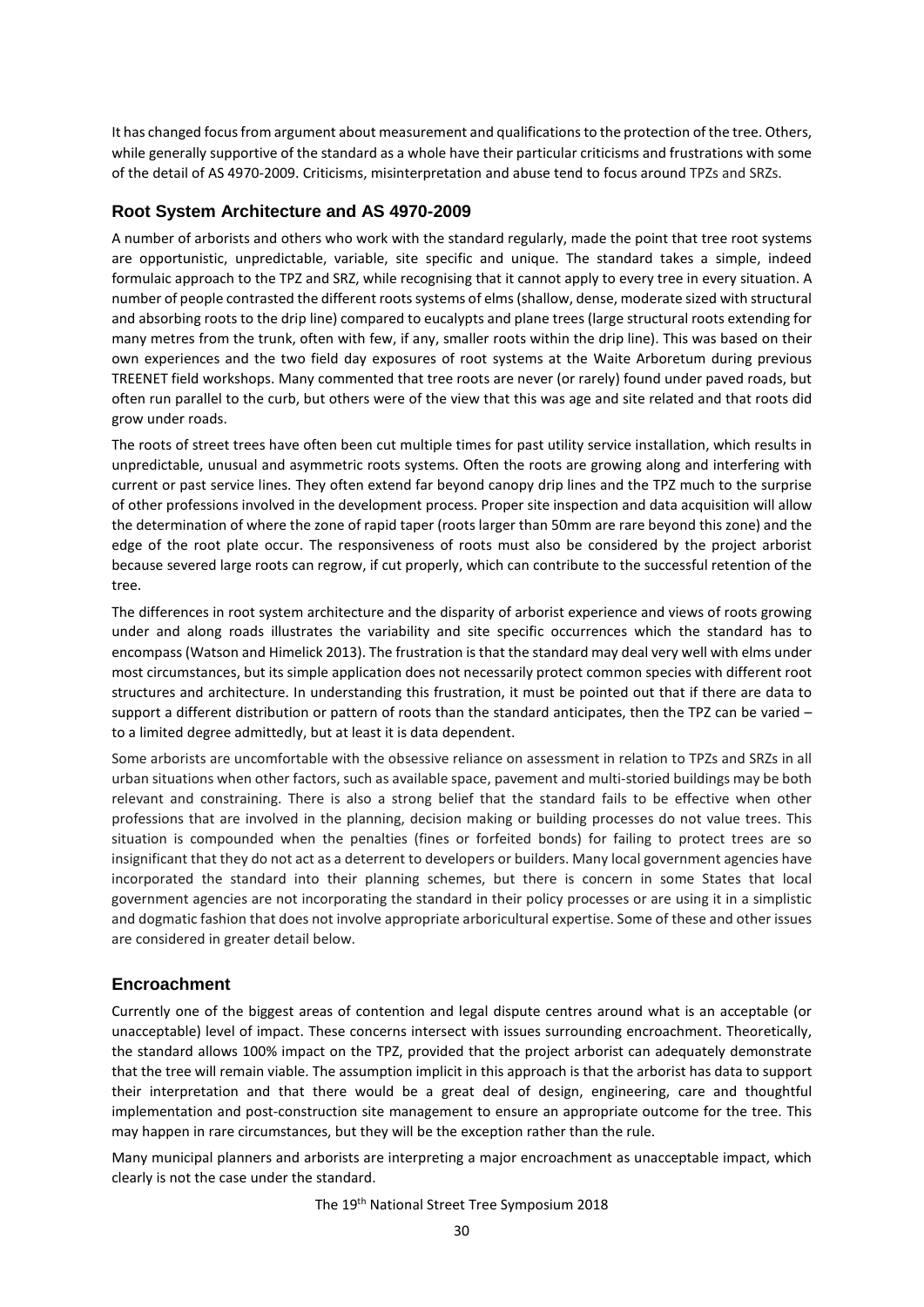However, it may be good for the tree if the situation can be managed to preserve the SRZ, but more often such encroachment is used to justify tree removal. Some arborists advise that if the SRZ cannot be substantially preserved, then the tree should be removed. This is not in accord with the standard, and might be seen as an easy or perhaps safe approach. In other situations damage within the SRZ is seen as being a *death warrant* for the tree, and it may well be, but the standard demands that in all situations data is gathered to support the decisions that are made

On the other hand some arborists are choosing to justify encroachment of 40%, 50%, 60% of a TPZ as a major encroachment but still acceptable, arguing that the tree will survive the encroachment. This may be a reasonable approach, but the arborist must be able to justify their decision for that particular tree in that specific situation. This does open up the potential for disagreement between arborists and legal dispute, but at least it will be about the arboriculture and biology of the tree. This would seem to be a part of the standard where further guidance regarding what is an acceptable level of encroachment into a TPZ may be of considerable benefit.

It is not uncommon for architects and landscape architects to ignore protection guidelines if it interferes with their design process. Municipal arborists can spend many hours, going through plans and drawings and calling the architects to account, only to see the tree ignored in contract documents or during construction. Other professions are much more attuned to tree protection if they have had a tree fall over in the past from roots being severed. While penalties and bonds (Melbourne City Council no date) are increasing as more stakeholders and the public see trees as community assets, developers and builders would show a greater commitment to protecting trees if the penalties for breaching the standard were higher. Often the keys to successful tree protection are the site and project managers and the availability of appropriately trained arborists to inspect the site and tree at critical stages of construction.

# **Some suggestions in relation to a review of the Standard**

The following are suggestions made in relation to the regular review that is made of all Australian Standards. Many, but not all, of these are relatively minor and the question raised is whether these changes are worth the risk involved in opening up the standard to contention and unexpected change when there is such widespread, general support:

### **Procedures and process**

- Change the title of the standard by replacing protection with retention. This may be worth considering, but the standard is not just about retaining trees at any cost or in any condition. Protecting trees is also about maintaining the quality of the specimen. However, the use of retention does explicitly express the intention of retaining the tree at the end of the processes, and so perhaps the title could be the Protection and Retention of trees on Development Sites
- Table 1 of AS 4970-2009, is indicative of the processes to be followed in applying the standard and has general support, but is considered to be cumbersome by some. Some businesses have developed checklists and pro forma that simplify things on site for the project arborist. Including a checklist (Table 3) in an appendix to the standard is worthy of further consideration.
- Figure 1 of AS 4970-2009 was the subject of the only substantial amendment to the standard in 2010. Some who use the standard still find the formula and figure difficult to use and would prefer it to be more user friendly.

However, given its significance to the standard as a whole, it is difficult to envisage how it can be effectively altered. Furthermore the majority of users have no problems in applying the formula or using the figure and consider that the outcomes of application are generally acceptable and practical.

There can be difficulties in obtaining suitable qualified arborists. The standard requires....AQF level 5, Diploma in Horticulture (Arboriculture) and/or equivalent experience, the knowledge and skills enabling that person to perform the tasks required by this standard....In some states it is hard to find suitable qualified arborists who meet this requirement, and of course, there are some who claim that they have equivalent experience, knowledge and skills, but have nothing to prove it. It is probably time that this aspect of the standard was tightened.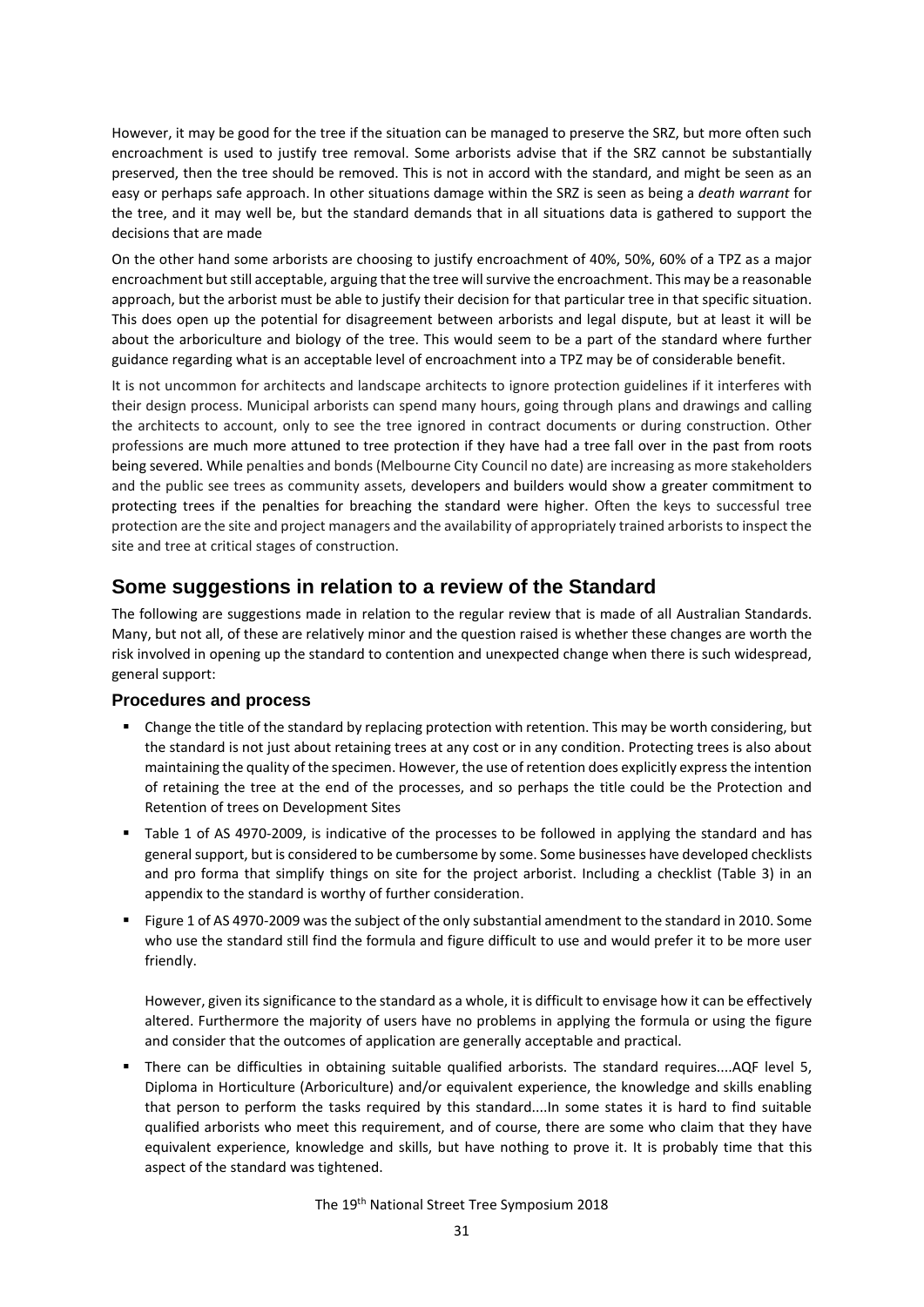**The use of mulch is an important component of successfully protecting and retaining trees on development** sites (Green and Young 1995). While mulching is mentioned in sections 4.5.3 Ground Protection and 4.6 Maintaining the TPZ, greater emphasis could be placed on appropriate use of mulches prior to, during and post both construction and development. A general recommendation concerning mulching the area of the TPZ to a depth of 75-100mm with and reference to Composts, Soil Conditioners and Mulches (AS4454- 2012) could be inserted in section 5. Furthermore the mulching shows that the TPZ is physically part of the construction site and there is a tree root zone to protect.

### **Table 3. An example of an arborist checklist for application of AS4970 (**Slightly modified from Ryder and Associates)**.**

| <b>Project Arborist Checklist</b>                                                   |           |     |      |  |
|-------------------------------------------------------------------------------------|-----------|-----|------|--|
| Project:                                                                            |           |     |      |  |
| <b>Project Arborist:</b>                                                            |           |     |      |  |
| <b>Commencement date:</b>                                                           |           |     |      |  |
| Item                                                                                | Completed |     | Date |  |
| <b>Site Preparation</b>                                                             | Yes       | NO. |      |  |
| <b>Initial Induction Meeting</b>                                                    |           |     |      |  |
| Small infrastructure removed by hand                                                |           |     |      |  |
| Pruning for clearance completed by qualified arborist to AS4373-2007                |           |     |      |  |
| Tree Protection Fencing, mulch and signage installed to specification               |           |     |      |  |
| Building materials storage area identified and marked on plans                      |           |     |      |  |
| Site excavation within TPZs completed under supervision of project arborist         |           |     |      |  |
| <b>Construction</b>                                                                 |           |     |      |  |
| <b>Initial Induction Meeting</b>                                                    |           |     |      |  |
| Irrigation installed as per specification                                           |           |     |      |  |
| Project arborist to supervise fencing, any specialised foundation excavation and    |           |     |      |  |
| <b>Tree Protection Fencing realignment</b><br>Inspections completed every 4-6 weeks |           |     |      |  |
|                                                                                     |           |     |      |  |
| Meeting 1                                                                           |           |     |      |  |
| Meeting 2                                                                           |           |     |      |  |
| Meeting 3                                                                           |           |     |      |  |
| Meeting 4                                                                           |           |     |      |  |
| <b>Landscape Construction</b>                                                       |           |     |      |  |
| <b>Initial Induction Meeting</b>                                                    |           |     |      |  |
| Tree Protection fencing to be removed                                               |           |     |      |  |
| <b>Final Certification</b>                                                          |           |     |      |  |
| Final inspection                                                                    |           |     |      |  |
| Final certification report                                                          |           |     |      |  |
| All Works completed                                                                 |           |     |      |  |
| <b>Signed</b>                                                                       |           |     |      |  |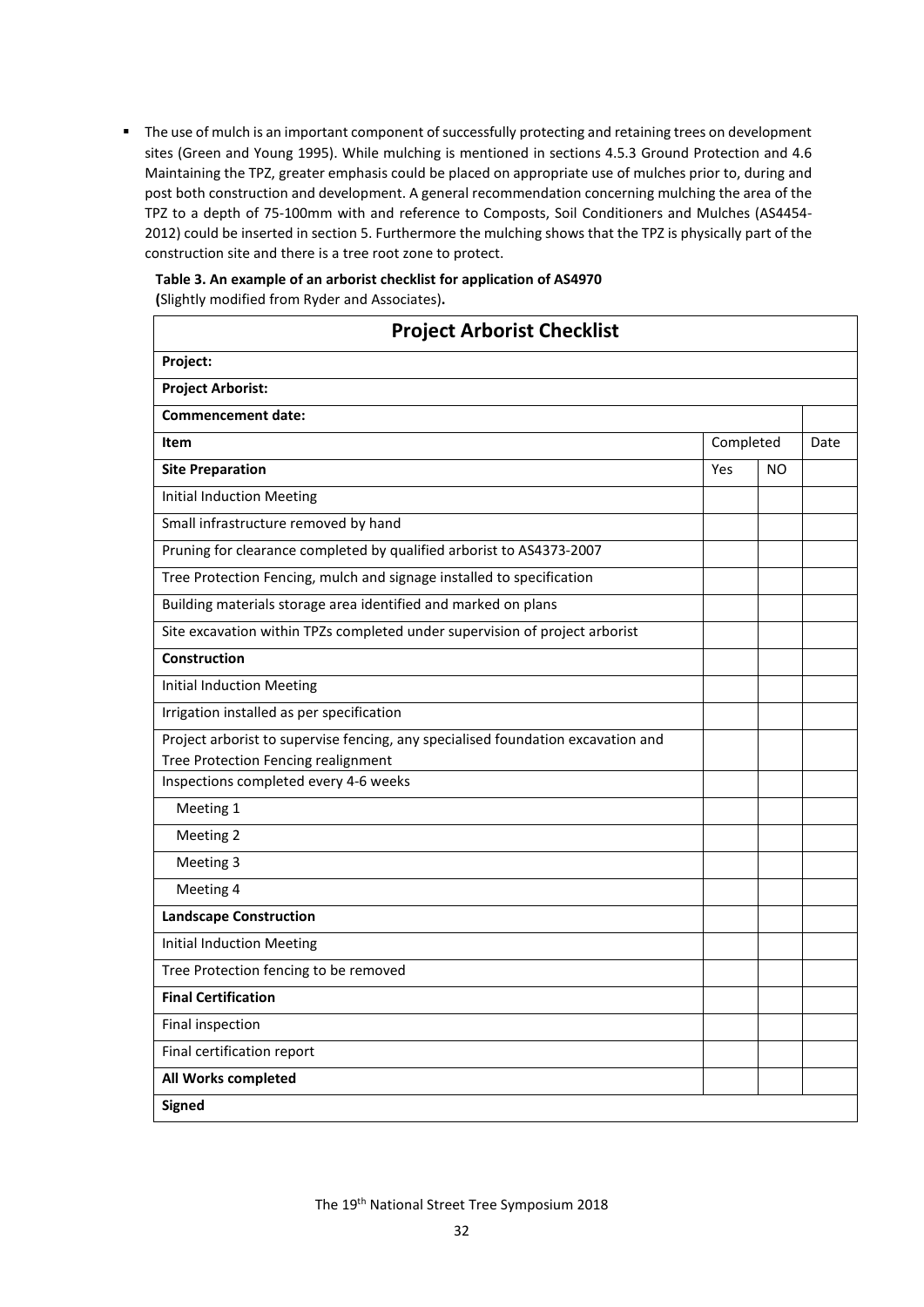### **Root system management**

AS 4970-2009 specifies that the TPZ of palms and other monocots, cycads and tree ferns (pachycauls) should not be less than 1 m outside the crown edge projection. There have been some concerns that for pachycauls with small crowns this may not protect structural roots.

Given the landscape importance of palms in some parts of Australia, it would probably be wise to deal with the lack of a SRZ for monocots. While they do not conform to the definition of trees, and do not technically have a SRZ, in the real world pachycauls are dealt with as trees, so perhaps some guidance in relation to the size of a SRZ for palms should be provided. The simplest approach would be to remove the note excluding pachycauls from the application of the RSRZ formula and Figure 1 of the standard. This would provide protection to the important supporting root mass of palms.

- Given the concerns about root systems and unpredictable root distributions in heavily built up and paved areas, it may be worth considering a statement for inclusion in section 3.3 or as an addendum to Appendix D as follows:…..*Trees planted in highly urbanised areas including streets tend to have highly atypical, asymmetric root systems due to the presence of hard landscape components, utilities and long-term soil and land form manipulation. In such places, the use of the standard TPZ formula may not be appropriate and so a suitable TPZ should be determined based on investigations that accurately determine the location of tree roots. This may result in larger, smaller or irregular shaped TPZs.*
- The standard anticipates situations where root systems are not typical (circular) in the calculation of the SRZ. In the notes to Figure 1 of the standard, it states.... This (presumably the formula and graph) does not apply to trees with asymmetrical root systems; the implication being that in such circumstances the project arborist must/should determine the SRZ using site specific data.
- Some arborists have pointed out that for a newly planted 45L tree a TPZ of nearly  $13m^2$ , based on the minimum 2m radius specified by the standard is too large and in inner suburban streets is unnecessary and often restrictive. However, in section 1.1 it is made clear that the standard does not apply to the establishment of new trees. Using data that confirms when trees are established (Leers et al. 2018) could be used to codify criteria for establishment and the appropriate application of AS 4970-2009. What the minimum TPZ does provide is protection of a newly planted or young tree from compaction and damage during development.
- One of the most common difficulties encountered with using the standard, is the variability of tree root systems. Species differences in root systems are well known and documented – the differences in the architecture, structure and distribution of elm, plane and eucalypt root systems, for example, are obvious. There are also intra-specific differences and site specific differences that affect root systems and structures. Roots are notoriously opportunistic and so the need to establish where roots are growing by the collection of data is fundamental to the proper use of the standard.
- " The lack of tree roots below paved road surfaces is so common that it might be worth including something that deals with the situation in AS 4970-2009, such as:....*where the project arborist has determined from on site data collection that there are no roots under a paved road surface, the areas of the TPZ and SRZ will be compensated, but the variation deemed to be minor*.

### **Encroachment**

- In relation to encroachment, AS 4970-2009 requires that the area lost to encroachment should be compensated for elsewhere and be contiguous with the TPZ. In some situations where data collected by the project arborist indicate that significant roots are located at a distance from the trunk, a noncontiguous area that compensates could be in the interests of retaining the tree. Such an approach may be beneficial in heavily urbanized areas, including city streets.
- Some arborists are using an encroachment of greater than 30% of the SRZ as guideline for recommending removal. They believe that such a level of encroachment carries with it added risk of tree death or failure, and that on new housing development sites new owners might find it difficult sleeping and living under affected trees.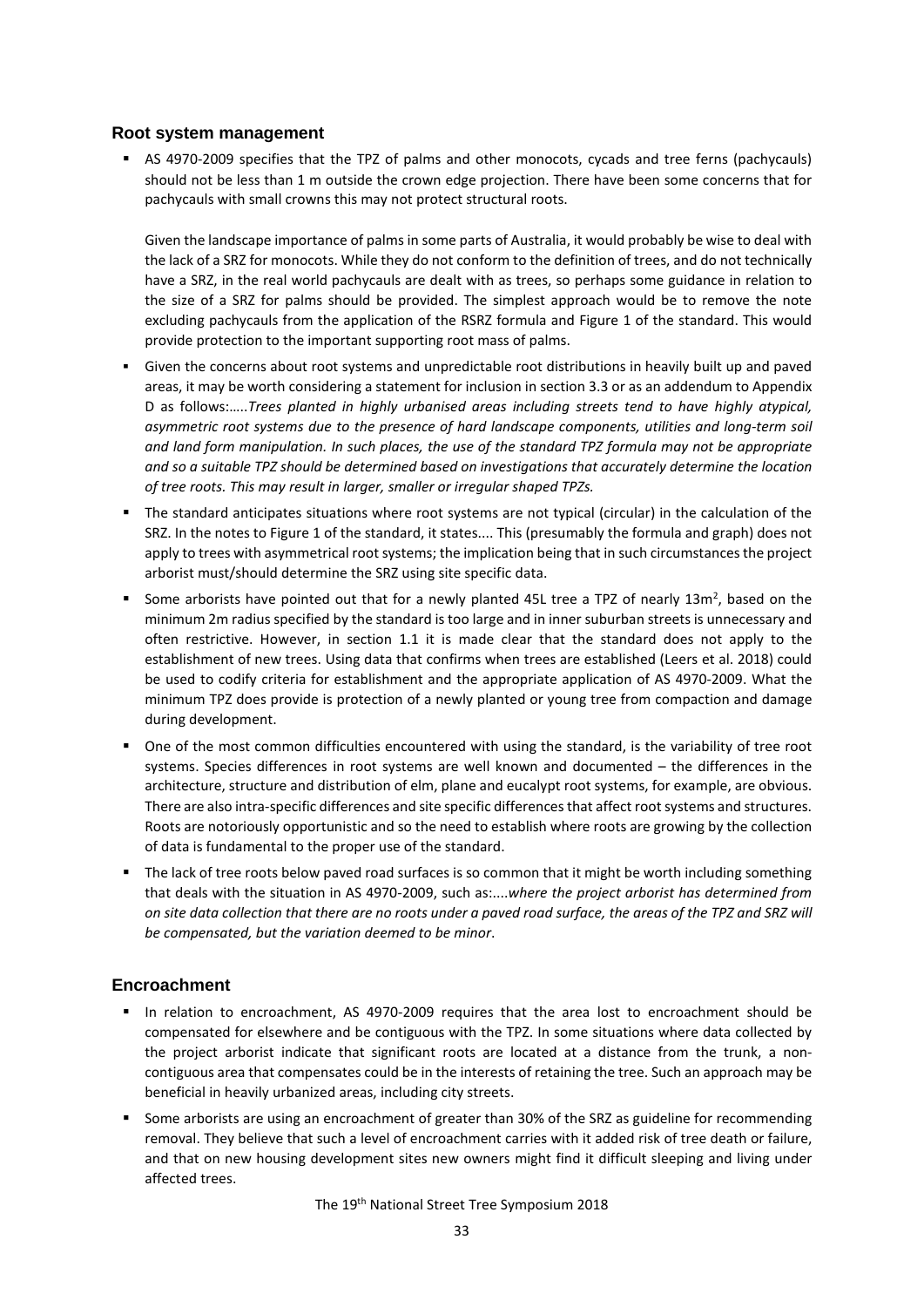In these situations a request for guidelines in terms of acceptable SRZ encroachment is often made (Table2), but this is not consistent with the requirements for data based decision making in AS 4970-2009. When encroachment is at a high level, alternative design and construction techniques, such as screw piles, raised decking and pier and beam structures may preserve functioning structural roots. High and medium density housing development inevitably leads to tree loss and lower canopy density. This is the realm of planners that neither arborists nor AS 4970-2009 can change.

- The use of boring equipment that allows the laying of utility services under trees is now cost-effective in many situations and modern equipment is far more sophisticated and manoeuvrable than its predecessors. The standard makes it clear that the TPZ (which incorporates both crown protection and SRZ) extends above and below ground, but does not do so explicitly for the SRZ. Perhaps it should. Some arborists and councils have developed guidelines as to how close boring equipment can approach a tree (Table 4), but each situation has to be evaluated as the boring is done. Many arborists were of the view that boring a 200mm hole at a regulated depth of 600mm, as required for some electrical services, would have a minimal impact on the tree, but that guidelines and data acquisition were still worthwhile.
- The standard could also benefit from the insertions of a section entitled Boring as follows: . . . *Installation of underground services below trees are to are to be bored, with the entry and exit pits positioned outside the designated TPZ of each tree, unless the project arborist has data on root distribution and has been determined that access within the TPZ will not significantly affect the tree* (Melbourne City Council, no date). *The depth of boring (measured to the top of the pipe (TOP) or the top of the bore hole, whichever is the deeper will be as specified in (Table 4).* Such an approach would be dependent on soil type and the presence and depth of rock.

|                           | Trunk diameter               | Minimum Depth to TOP |
|---------------------------|------------------------------|----------------------|
| Absolute depth limit size | All trees regardless of size | 750mm                |
| Variable depth limit      | $<$ 100 $cm$                 | 800 <sub>mm</sub>    |
|                           | 100-150cm                    | 950 <sub>mm</sub>    |
|                           | >150cm                       | 1100mm               |
| Trees planted <2 years    | All trees regardless of size | 500 <sub>mm</sub>    |

**Table 4. Guidelines for using boring equipment under trees on development sites or under street trees** (TOP = top of pipe in its final position. Modified from Melbourne City Council, no date).

### **Local Government and AS 4970-2009**

- Local government agencies have demonstrated a mixed approach to tree protection (Victorian Law Reform Commission 2017) and to the application of AS 4970-2009. Some have whole-heartedly adopted it within their development frameworks and some have worked to strengthen it and broaden its scope. For example, the City of Melbourne applies the standard to trees with a DBH of 100mm (often young trees), provides a list of what is not permitted within the TPZ and guidance for boring (Melbourne City Council, no date), all of which are within the framework of AS 4970-2009. It is also important that requirements made in conjunction with the standard do not become so onerous as to be unachievable in the real world and are ignored.
- On the other hand some councils, such as the City of Whittlesea, have rejected the standard in favour of their own tree protection guidelines..... Council's tree protection zone guideline shall supersede AS4970 – 2009 and/or any other tree protection zone standard/calculation. In this regard, Council's guideline considers both the ongoing health of the tree and has been developed to protect people, infrastructure and property (i.e. the shape considers the impact of falling limbs and delineates a pedestrian exclusion zone) whereas AS4970 – 2009 only considers the impact of works on the on-going health of the tree. Tree protection zones are defined by a circle, whose centre point is the centre point of the tree at ground level and whose radius is equal to half the height of the tree or half the crown width (whichever is the greatest) plus the tree canopy plus one metre. Tree protection zones shall be determined by a consulting arborist and pegged on site by a licensed surveyor. City of Whittlesea (2014).....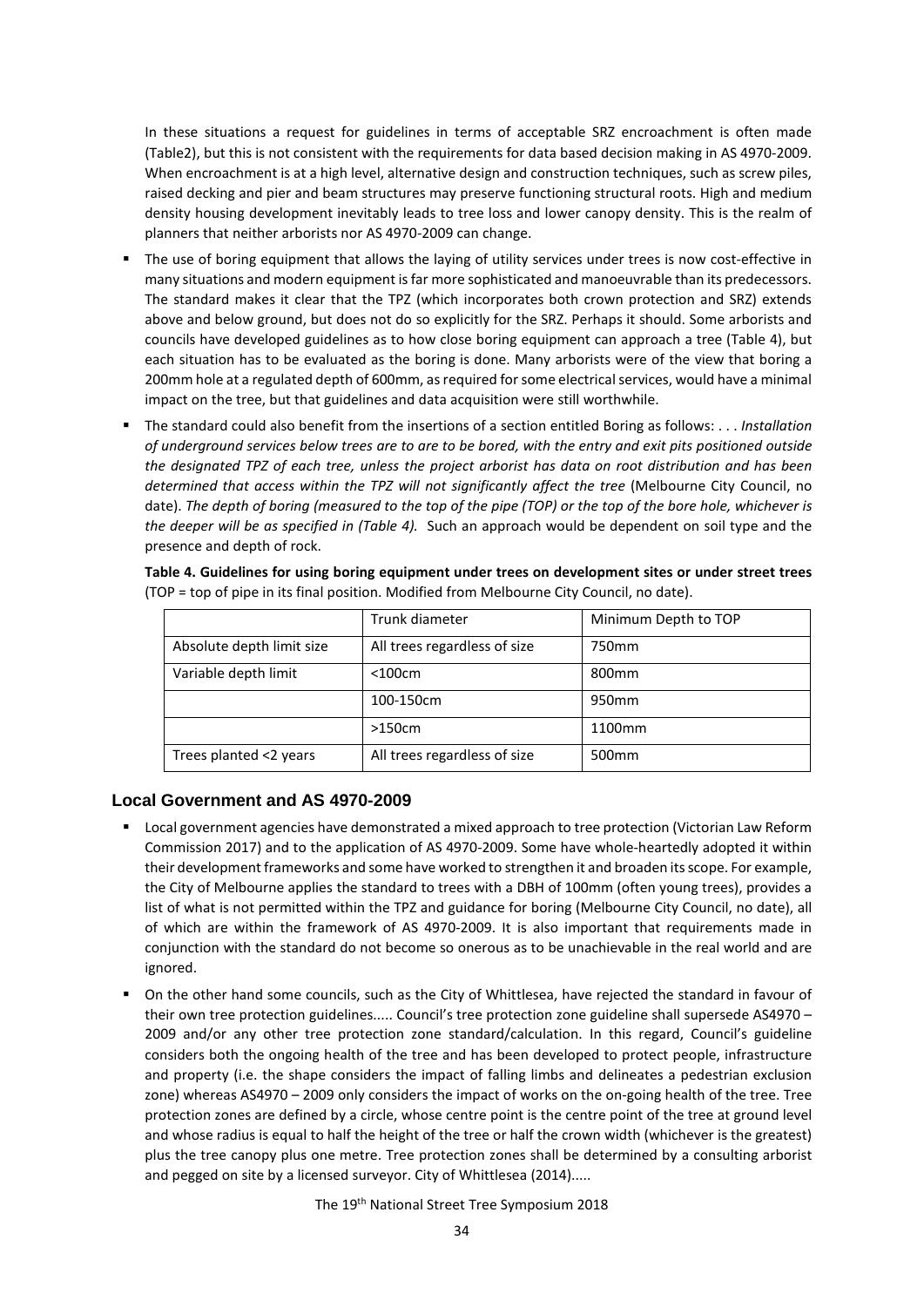It is of interest that this guideline does not allow the flexibility in relation to encroachment that AS4970 – 2009 permits, which could lead to more tree removals.

There may be an implied criticism of AS4970 – 2009 in this guideline, but the real test of this approach is whether it is accepted in a court of law when things have gone wrong. Under such circumstances, the local government's policies and process would almost certainly come under close and critical comparison with AS 4970-2009 in court. Only time and case law will provide answers, but courts generally uphold the use of standards.

- Across Australia, many local governments have no consistent tree protection policies or procedures dealing with each tree and development on a case-by-case basis. A common approach is to apply AS 4970-2009 when there is an element of future risk. Council officers apply the standard to "cover your back (CYB)" when things might go wrong and so follow the standard's protocols. Others use the SRZ as a basis for making decision about tree removals, especially if the SRZ is encroached. Sadly a number have a de facto rule that if there is encroachment of the SRZ then a tree is removed, which is not consistent with the proper application of the standard.
- The general acceptance of AS 4970-2009 in many parts of Australia suggests that it would be wise for all arborists to use it. It provides a framework and benchmark for managing trees that is defensible in courts for situations where things have subsequently gone wrong with a tree after development of the site has concluded. The very existence of AS 4970-2009 means that other approaches to protecting, or not protecting, trees on development sites will be judged against it. If these systems are found wanting, then arborists could find themselves exposed in courts. The obvious question that could arise would be, "Why wasn't AS 4970-2009 used during the site development process?" It is hard to find a defensible answer.

# **Conclusion**

One of the great things about AS 4970-2009 is that it provides a process for all trees on development sites to be assessed in the same way. It has eliminated debate about measurement and allowed arborists to focus on the arboriculture of the tree on site. The standard is also about asset and risk management. It sees trees as assets worth managing and protecting and is consistent with the funding arrangements for local government agencies, which demand proper risk and asset management systems. The only major area of contention with the standard relates to what constitutes acceptable and unacceptable encroachment of the TPZ, which seems likely to remain an issue until research and improved and/or new technologies allow a better understanding of the root systems of urban trees.

To be effective all those working on a development site, not just the project arborists, have to value the trees on site and the standard must be properly incorporated into the policies and procedures of those authorities responsible for development sites. Any standard can only be as good as the professionals who apply it and AS 4970-2009 demands a high level of competence from project arborists, which is not always available. The standard is not a specification, but a *process* that is evidence-based and which has as its goals the protection of trees on development sites and the persistence of trees that have good form and health at the end of the process.

In AS 4970-2009, arborists have a standard which recognises the value of trees, offers flexibility and utilises their professional expertise. The standard is well-understood by architects, engineers and planners. So many agencies and stakeholders are using the standard that those who do not make use of it, do so at their peril. The time for debate and nit picking has passed as the application of the standard is in the best interests of all involved in the protection of trees on development sites, and especially the trees. It is about securing good trees for future generations.

# **Acknowledgements**

Several colleagues and arborists contributed to this paper, gave invaluable feedback and comment on the manuscript. In particular, I thank, Mr B Kenyon, Mr C Ryder, Dr K Smith, Mr M Leers, Mr D Galwey and Mr R Bodenstaff.